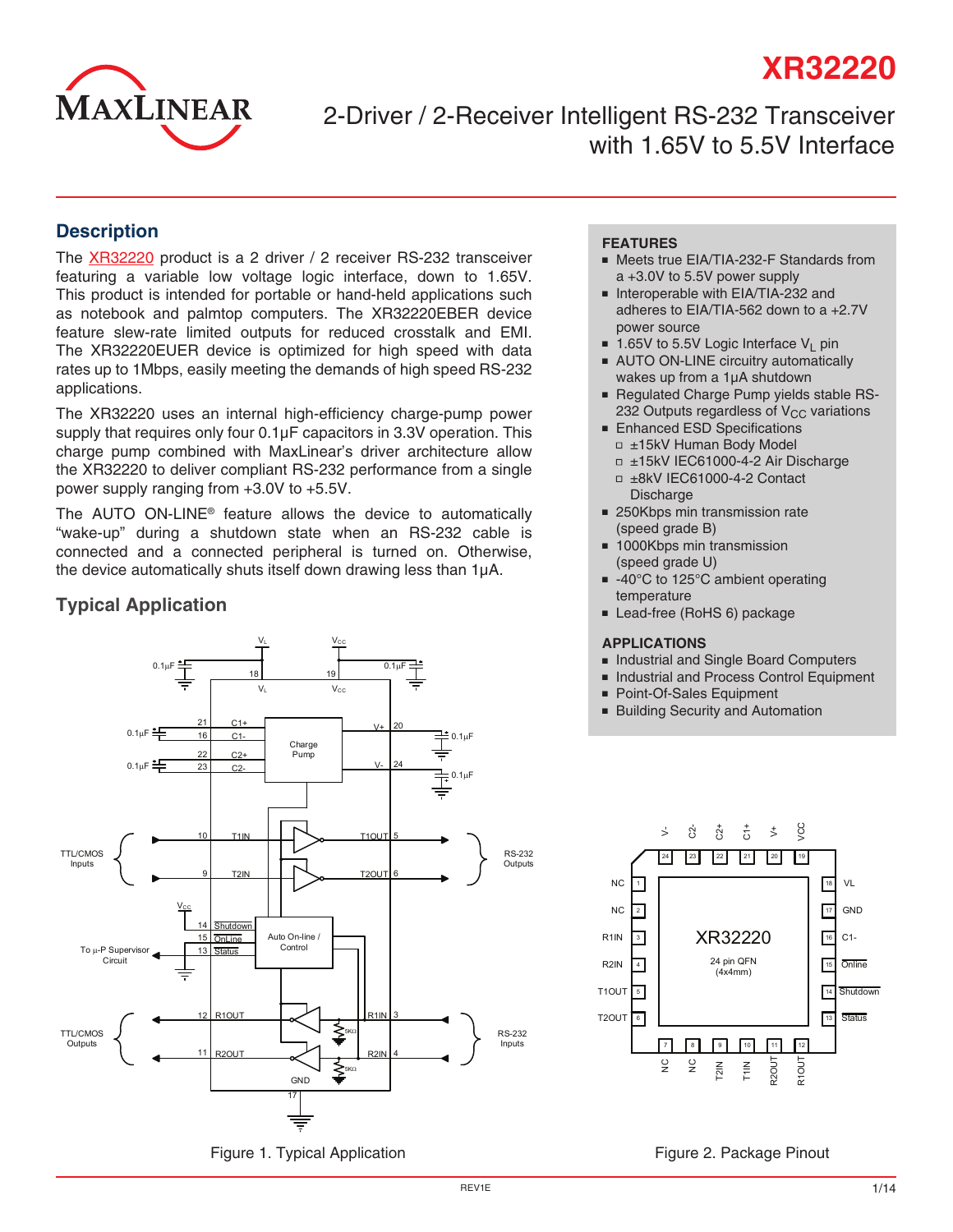## **Absolute Maximum Ratings**

Stresses beyond those listed under Absolute Maximum Ratings may cause permanent damage to the device. Exposure to any Maximum Rating condition for extended periods may affect device reliability and lifetime.

| ICC (DC $V_{CC}$ or GND current)±100mA |  |
|----------------------------------------|--|
|                                        |  |

#### Input Voltages

### Output Voltage

### Short-Circuit Duration

|--|--|

Storage Temperature ................................-65°C to +150°C

| ESD Rating RS-232 Bus pins           |  |
|--------------------------------------|--|
|                                      |  |
|                                      |  |
| IEC614000-4-2 Contact Discharge ±8kV |  |

### **Operating Conditions**

| Operating Temperature Range -40°C to +125°C               |  |
|-----------------------------------------------------------|--|
|                                                           |  |
| $V_L$ I/O Supply Range ( $V_L \le V_{CC}$ ) 1.65V to 5.5V |  |

### Thermal Information (24 Ld QFN (4x4mm))

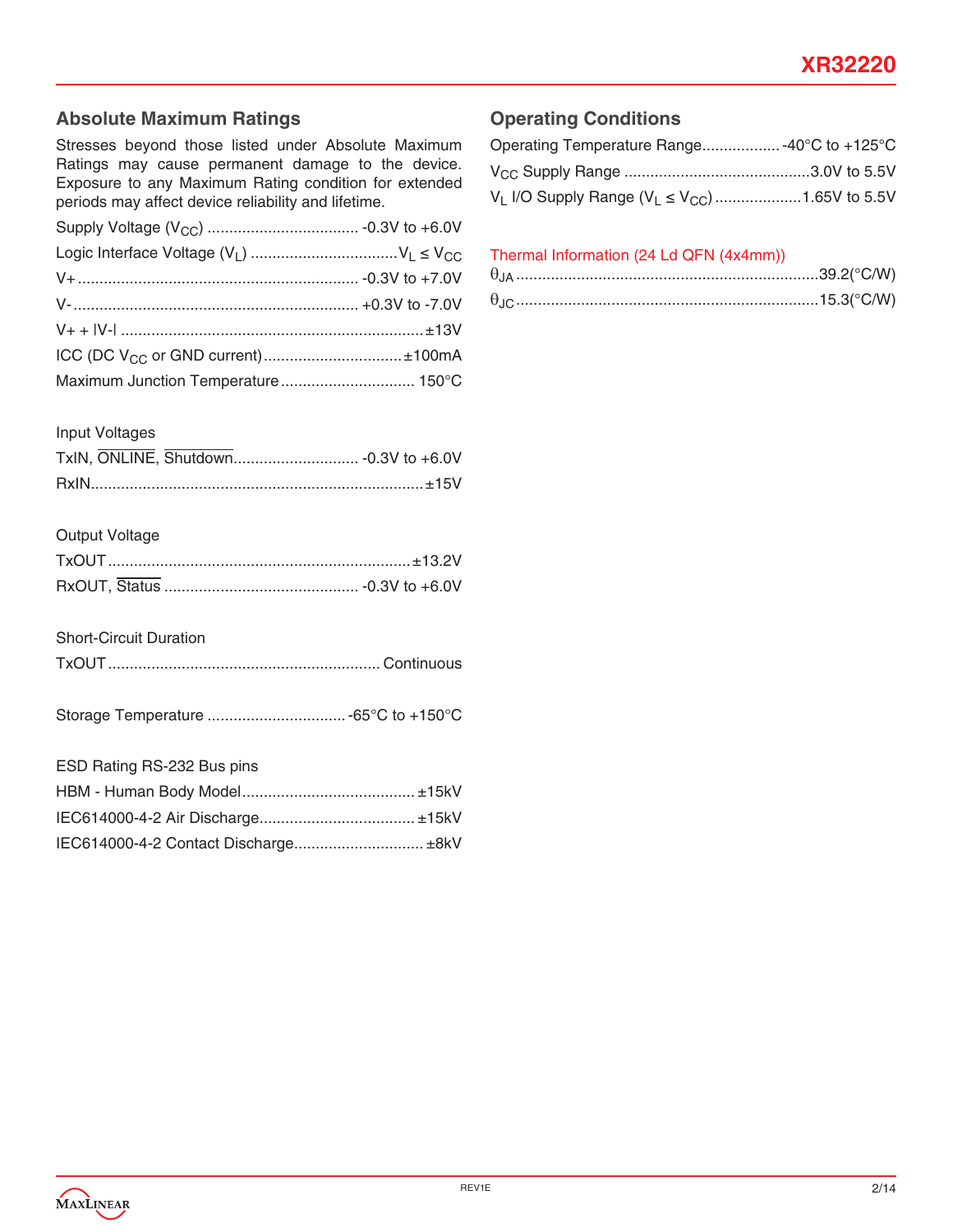## **Electrical Characteristics**

Unless otherwise noted: T<sub>A</sub> = -40°C to +125°C, V<sub>CC</sub> = 3.3V ± 10% or 5.0V ± 10%, V<sub>L</sub> = V<sub>CC</sub>. Limits applying over the full operating temperature range are denoted by a •.

| Symbol                    | Parameter                             | Conditions                                                                                                                | $\bullet$ | Min         | Typ   | <b>Max</b>     | <b>Units</b> |
|---------------------------|---------------------------------------|---------------------------------------------------------------------------------------------------------------------------|-----------|-------------|-------|----------------|--------------|
| DC CHARACTERISTICS        |                                       |                                                                                                                           |           |             |       |                |              |
| $_{\rm lcc1}$             | Supply Current, Auto On-Line enabled  | All RxIN open, Online = GND, Shutdown<br>= $V_L$ , $V_{CC}$ = $V_L$ = 3.3V, TxIN = $V_L$ or<br><b>GND</b>                 | $\bullet$ |             | 1.0   | 10             | μA           |
| ICC2                      | Supply Current, Shutdown              | Shutdown = GND, $V_{CC} = V_L = 3.3V$ ,<br>$TxIN = V_L$ or GND                                                            | $\bullet$ |             | 1.0   | 10             | μA           |
| $_{\rm lCG3}$             | Supply Current, Auto On-Line disabled | $\overline{\text{Online}} = \overline{\text{Shutdown}} = V_L$ , no load, $V_{CC} =$<br>$V_L = 3.3V$ , TxIN = $V_L$ or GND | $\bullet$ |             | 0.3   | 1.0            | mA           |
|                           | LOGIC INPUTS AND OUTPUTS              |                                                                                                                           |           |             |       |                |              |
| $V_{IL}$                  | Input Low Voltage                     | TxIN, Online, Shutdown; $1.65V \le V_L \le$                                                                               | $\bullet$ |             |       | $1/3 * V_L$    | V            |
| V <sub>IH</sub>           | Input High Voltage                    | 5.5V & $V_1 \leq V_{CC}$                                                                                                  | $\bullet$ | $2/3 * V_L$ |       |                | V            |
| ŀμ.                       | Input Leakage Current                 | TxIN, Online, Shutdown; $T_{AMB} = 25^{\circ}C$ ,<br>$V_{IN}$ = 0V to $V_L$                                               |           |             | ±0.01 | ±1.0           | μA           |
| $I_{OL}$                  | Output Leakage Current                | Status, RxOUT (Receivers disabled);<br>$\bullet$<br>$V_{\text{OUT}} = 0V$ to $V_{\text{L}}$                               |           |             | ±0.05 | ±10            | μA           |
| $V_{OL}$                  | <b>Output Low Voltage</b>             | Status, RxOUT; $I_{OUT} = 1.5mA$                                                                                          | $\bullet$ |             |       | 0.4            | $\vee$       |
| V <sub>OH</sub>           | Output High Voltage                   | Status, RxOUT; $I_{OUT} = -1.5mA$<br>$\bullet$                                                                            |           | $V_L - 0.6$ |       |                | V            |
| <b>DRIVER OUTPUTS</b>     |                                       |                                                                                                                           |           |             |       |                |              |
| <b>V</b> <sub>SWING</sub> | <b>Output Voltage Swing</b>           | All drivers outputs loaded with $3K\Omega$ to<br><b>GND</b>                                                               | $\bullet$ | ±5.0        | ±5.4  |                | V            |
| $O_{R}$                   | <b>Output Resistance</b>              | $V_{CC} = V_+ = V_- = 0V$ , $V_{OUT} = \pm 2V$                                                                            | $\bullet$ | 300         |       |                | Ω            |
| $I_{\text{OSC}}$          | Output Short-Circuit Current          | $V_{OUT} = 0V$                                                                                                            | $\bullet$ |             | ±35   | ±60            | mA           |
| $I_{OL}$                  | Output Leakage Current                | $V_{CC} = 0V$ or 3.0V to 5.5V, $V_{OUT} = \pm 12V$                                                                        | $\bullet$ |             |       | ±25            | μA           |
| <b>RECEIVER INPUTS</b>    |                                       |                                                                                                                           |           |             |       |                |              |
| <b>IVR</b>                | Input Voltage Range                   |                                                                                                                           | $\bullet$ | $-15$       |       | $+15$          | V            |
| $V_{IL}$                  | Input Low Voltage                     | $V_{\rm CC} = 3.3V$                                                                                                       | $\bullet$ | 0.6         | 1.2   |                | V            |
|                           |                                       | $V_{CC} = 5.0V$                                                                                                           | $\bullet$ | 0.8         | 1.5   |                | V            |
|                           |                                       | $V_{\text{CC}} = 3.3V$                                                                                                    | $\bullet$ |             | 1.5   | 2.4            | V            |
| V <sub>IH</sub>           | Input High Voltage                    | $V_{CC} = 5.0V$                                                                                                           | $\bullet$ |             | 1.8   | 2.4            | V            |
| $RX_{HYS}$                | Receiver Input Hysteresis             |                                                                                                                           |           |             | 0.3   |                | V            |
| $RX_R$                    | Receiver Input Resistance             |                                                                                                                           | $\bullet$ | 3           | 5     | $\overline{7}$ | $K\Omega$    |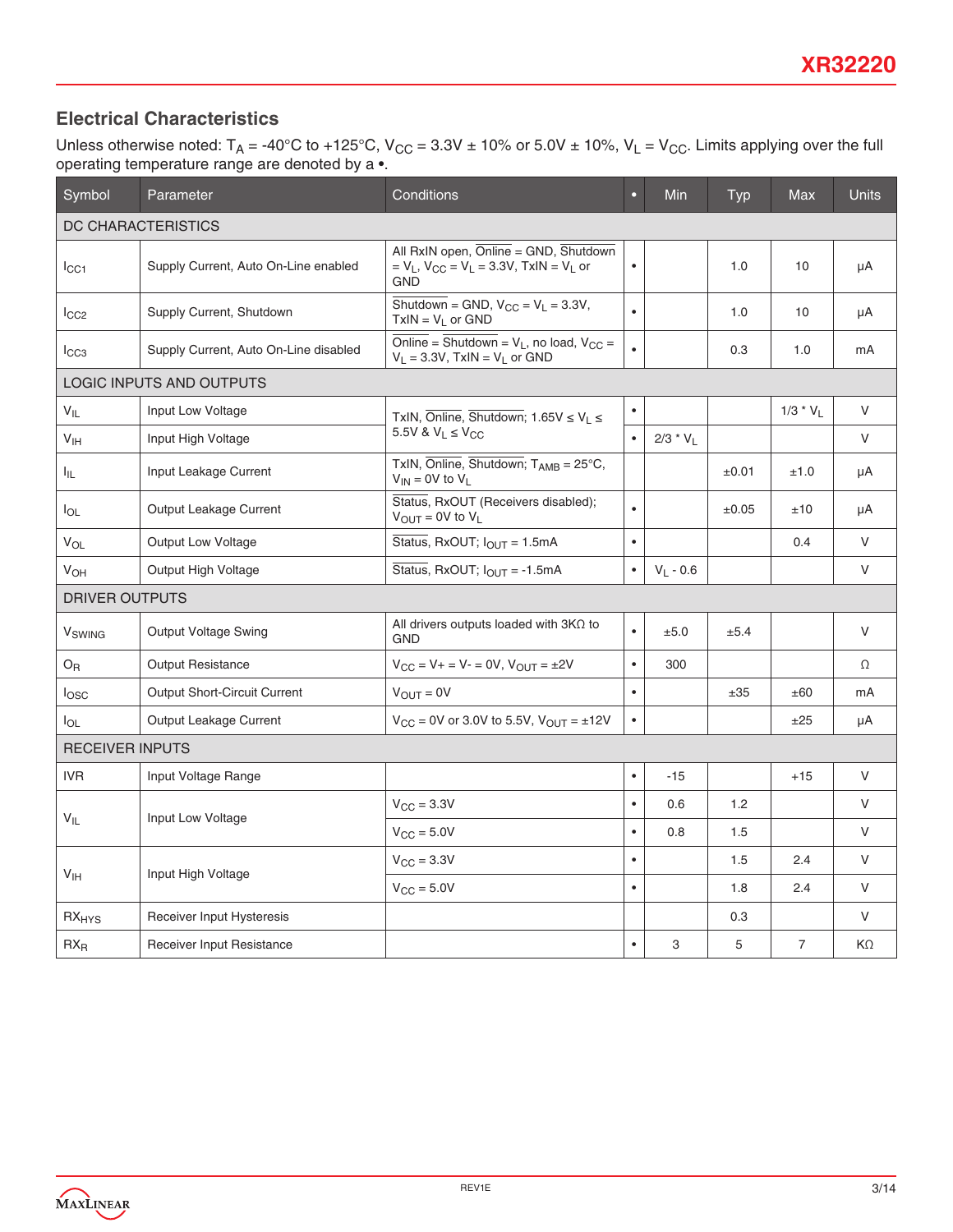## **Electrical Characteristics (Continued)**

Unless otherwise noted: T<sub>A</sub> = -40°C to +125°C, V<sub>CC</sub> = 3.3V ± 10% or 5.0V ± 10%, V<sub>L</sub> = V<sub>CC</sub>. Limits applying over the full operating temperature range are denoted by a •.

| Symbol                                                                                      | Parameter                                                                                                                        | Conditions                                                                                                                                                | о         | <b>Min</b> | <b>Typ</b> | <b>Max</b> | <b>Units</b> |
|---------------------------------------------------------------------------------------------|----------------------------------------------------------------------------------------------------------------------------------|-----------------------------------------------------------------------------------------------------------------------------------------------------------|-----------|------------|------------|------------|--------------|
| AUTO ON-LINE CIRCUITRY CHARACTERISTICS (ONLINE = GND, SHUTDOWN = $V_L$ , $V_L$ = $V_{CC}$ ) |                                                                                                                                  |                                                                                                                                                           |           |            |            |            |              |
| RX <sub>STSH</sub>                                                                          | Receiver Threshold to STATUS high level<br>$-2.7$<br>$\bullet$                                                                   |                                                                                                                                                           |           |            |            | $+2.7$     | $\vee$       |
| RX <sub>STSL</sub>                                                                          | Receiver Threshold to STATUS low level                                                                                           |                                                                                                                                                           |           | $-0.3$     |            | $+0.3$     | $\vee$       |
| t <sub>STSH</sub>                                                                           | Receiver Threshold to STATUS high                                                                                                | Figure 11                                                                                                                                                 |           |            | 0.2        |            | μs           |
| $t_{\text{STSL}}$                                                                           | Receiver Threshold to STATUS low                                                                                                 | Figure 11                                                                                                                                                 |           |            | 30         |            | μs           |
| <b>TONLINE</b>                                                                              | Figure 11, (charge pump fully<br>discharged when receiver threshold<br><b>Receiver Thresholds to Drivers Enabled</b><br>crossed) |                                                                                                                                                           |           |            |            |            | μs           |
| tOFFLINE                                                                                    | Receiver Thresholds to Drivers Disabled                                                                                          | Figure 11                                                                                                                                                 |           |            | 35         |            | μs           |
|                                                                                             | <b>TIMING CHARACTERISTICS</b>                                                                                                    |                                                                                                                                                           |           |            |            |            |              |
|                                                                                             | Maximum Output Frequency (Speed U)                                                                                               | $R_L$ = 3K $\Omega$ , $C_L$ = 250pF, 1 driver active                                                                                                      | $\bullet$ | 1000       |            |            | <b>Kbps</b>  |
| $f_{MAX}$<br>Maximum Output Frequency (Speed B)                                             |                                                                                                                                  | $R_1 = 3K\Omega$ , CL = 1000pF, 1 driver active                                                                                                           | $\bullet$ | 250        |            |            | <b>Kbps</b>  |
| $t_{\text{PHL}}$                                                                            | Receiver Propagation Delay (high to low)                                                                                         | Receiver input (<10ns rise/fall) to<br>Receiver output, $C_1 = 150pF$                                                                                     |           |            | 0.15       |            | μs           |
| t <sub>PLH</sub>                                                                            | Receiver Propagation Delay (low to high)                                                                                         | Receiver input (<10ns rise/fall) to<br>Receiver output, $C_1 = 150pF$                                                                                     |           |            | 0.15       |            | μs           |
| <sup>t</sup> RXSKEW                                                                         | <b>Receiver Skew</b>                                                                                                             | $ t_{\text{PHL}} - t_{\text{PLH}} $                                                                                                                       |           |            | 50         |            | ns           |
| t <sub>RXOE</sub>                                                                           | Receiver Output Enable Time                                                                                                      | Normal operation                                                                                                                                          |           |            | 200        |            | ns           |
| t <sub>RXOD</sub>                                                                           | Receiver Output Disable Time                                                                                                     | Normal operation                                                                                                                                          |           |            | 200        |            | ns           |
|                                                                                             | Driver Skew (Speed U)                                                                                                            | $ t_{PHI} - t_{PIH} $ (Driver propagation delays)                                                                                                         | $\bullet$ |            | 50         | 100        | ns           |
| <sup>t</sup> TXSKEW                                                                         | Driver Skew (Speed B)                                                                                                            | It <sub>PHL</sub> - t <sub>PLH</sub> I (Driver propagation delays)                                                                                        | $\bullet$ |            | 100        | 500        | ns           |
|                                                                                             | Transition-Region Slew Rate (Speed U)                                                                                            | $V_{CC}$ = 3.3V, R <sub>1</sub> = 3KΩ to 7KΩ, C <sub>1</sub> =<br>150pF to 250pF, Measured from -3.0V<br>to +3.0V or +3.0V to -3.0V                       |           |            | 90         |            | $V/\mu s$    |
| <b>TX<sub>SLEW</sub></b>                                                                    | Transition-Region Slew Rate (Speed B)                                                                                            | $V_{\rm CC}$ = 3.3V, R <sub>1</sub> = 3K $\Omega$ to 7K $\Omega$ , C <sub>1</sub> =<br>150pF to 1000pF, Measured from -3.0V<br>to +3.0V or +3.0V to -3.0V | $\bullet$ | 6          |            | 30         | $V/\mu s$    |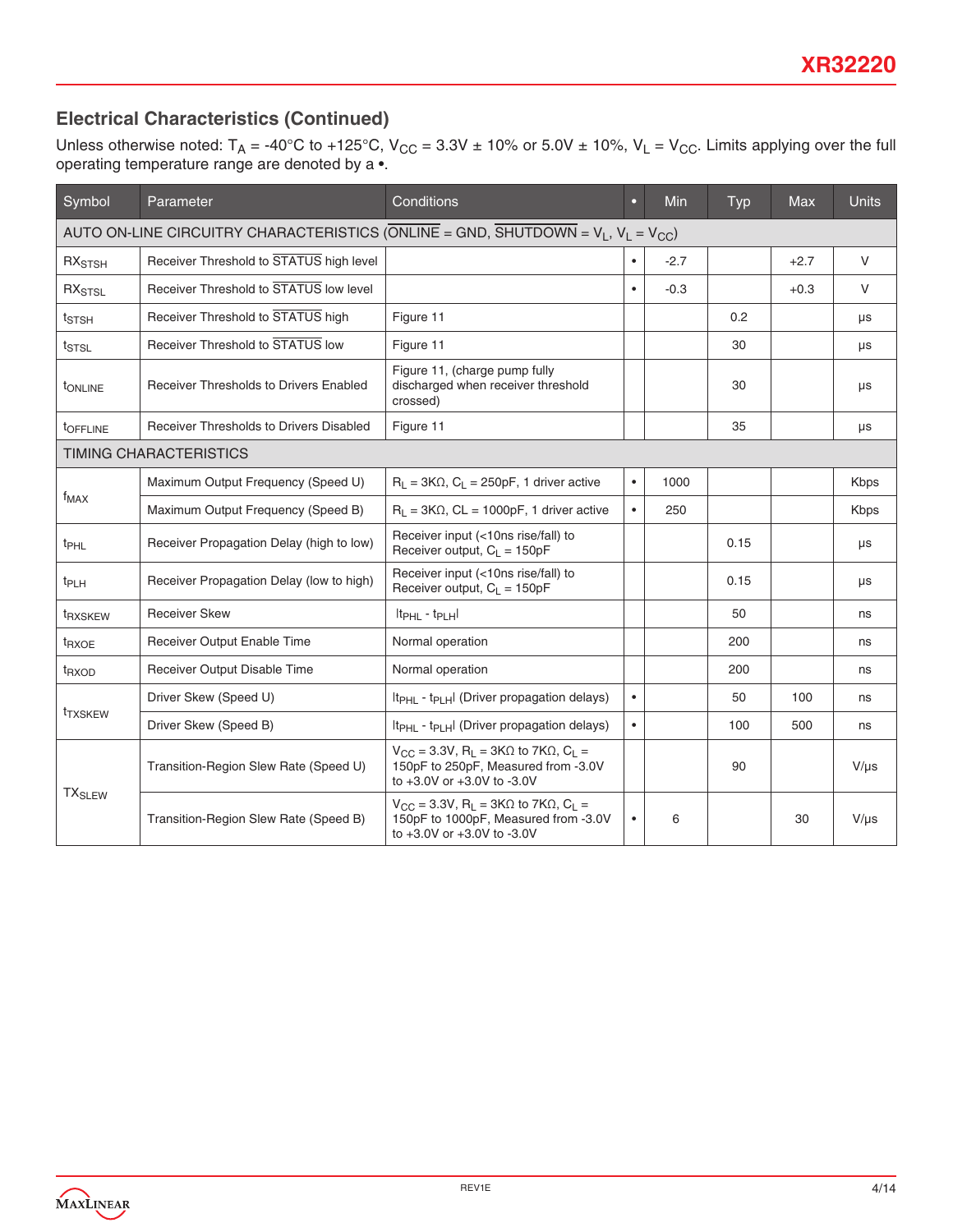# **Pin Configuration**



# **Pin Functions**

| <b>Pin Number</b> | Pin Name          | <b>Type</b>                      | Description                                                                                                                                                                 |  |  |
|-------------------|-------------------|----------------------------------|-----------------------------------------------------------------------------------------------------------------------------------------------------------------------------|--|--|
| 1, 2, 7, 8        | <b>NC</b>         | ٠                                | No Connect (not connect to the die). Can be left floating or tied to GND or $V_{CC}$ .                                                                                      |  |  |
| 3, 4              | R1IN, R2IN        | Inputs<br>$(5K\Omega$ pull-down) | ±15KV ESD Protected, RS-232 Receiver Inputs.                                                                                                                                |  |  |
| 5, 6              | T1OUT, T2OUT      | Output                           | ±15KV ESD Protected, RS-232 Driver Output.                                                                                                                                  |  |  |
| 9, 10             | <b>T2IN, T1IN</b> | Input                            | TTL/CMOS Driver Input.                                                                                                                                                      |  |  |
| 11, 12            | R2OUT, R1OUT      | Output                           | TTL/CMOS Receiver Output.                                                                                                                                                   |  |  |
| 13                | <b>Status</b>     | Output                           | TTL/CMOS level output indicating if no valid RS-232 levels are present at the R1IN or R2IN<br>input pins.                                                                   |  |  |
| 14                | Shutdown          | Input                            | TTL/CMOS level input, when driven low puts the XR32220 into shutdown mode (tri-stating<br>driver outputs and disabling the charge-pump); normal operation when driven high. |  |  |
| 15                | Online            | Input                            | TTL/CMOS level input. A low input enables Auto On-Line mode, a high input disables Auto<br>On-Line Mode.                                                                    |  |  |
| 16, 21            | $C1-, C1+$        | Analog                           | Negative and positive terminals of voltage doubler charge pump capacitor.                                                                                                   |  |  |
| 17                | <b>GND</b>        | Supply                           | Ground.                                                                                                                                                                     |  |  |
| 18                | <b>VL</b>         | Supply                           | I/O Power Supply.                                                                                                                                                           |  |  |
| 19                | <b>VCC</b>        | Supply                           | Power Supply.                                                                                                                                                               |  |  |
| 20                | $V +$             | Analog                           | Regulated positive (+5.5V) charge pump rail.                                                                                                                                |  |  |
| 22, 23            | $C2+$ , $C2-$     | Analog                           | Positive and negative terminals of the inverting charge pump capacitor.                                                                                                     |  |  |
| 24                | V-                | Analog                           | Regulated positive (-5.5V) charge pump rail.                                                                                                                                |  |  |
|                   | Paddle            | Supply                           | Ground. The exposed paddle on the bottom of package is connected to device ground.<br>The paddle should be connected to ground on pcb.                                      |  |  |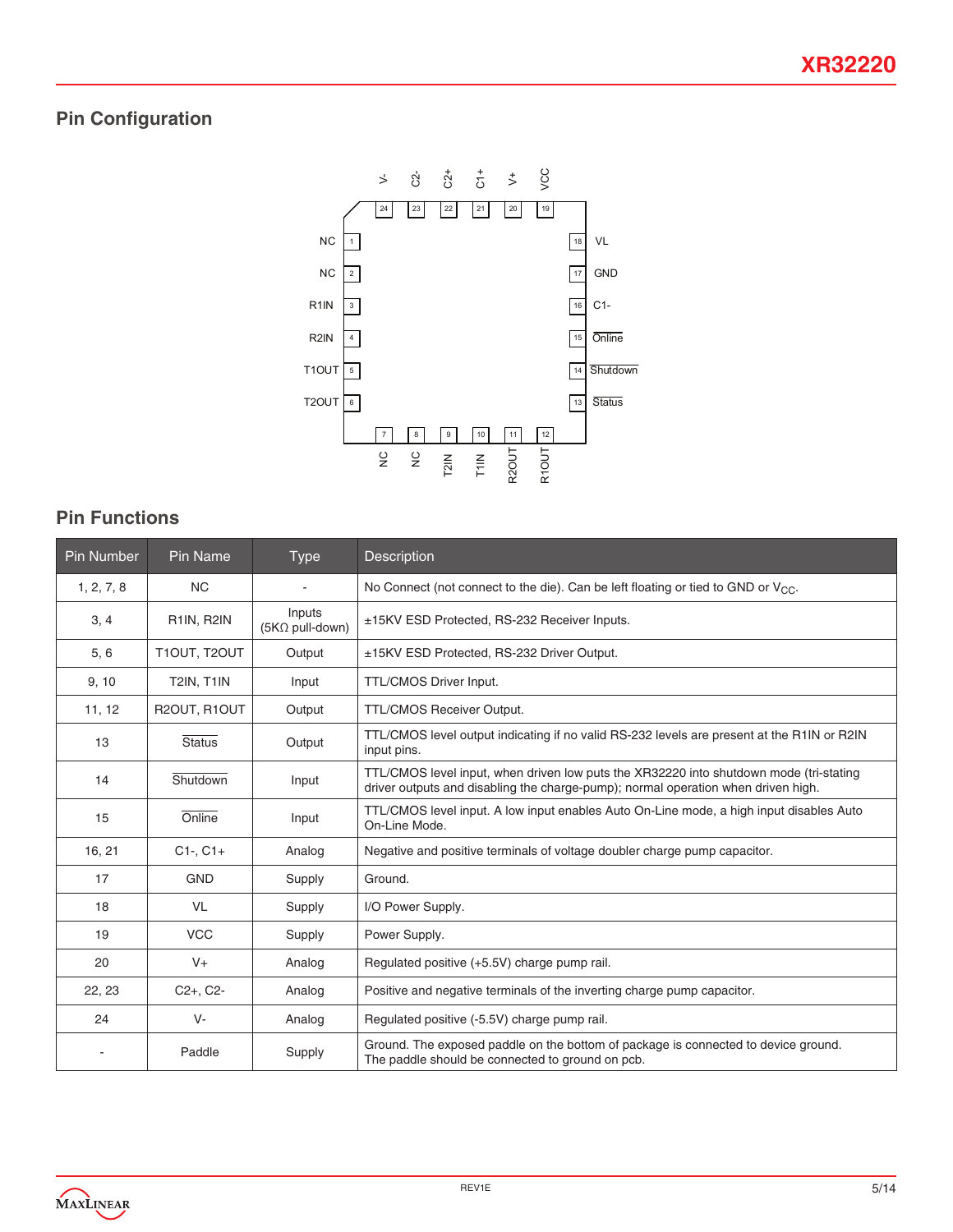**Typical Performance Characteristics**



Figure 3. Transmitter Skew vs Load Capacitance



Figure 4. Transmitter Output Voltage vs Supply Voltage



Figure 5. Transmitter Output Voltage vs Load Capacitance



Figure 6. Supply Current vs Load Capacitance



Figure 7. Supply Current vs Supply Voltage



Figure 8. Transmitter Output Voltage vs Load Capacitance

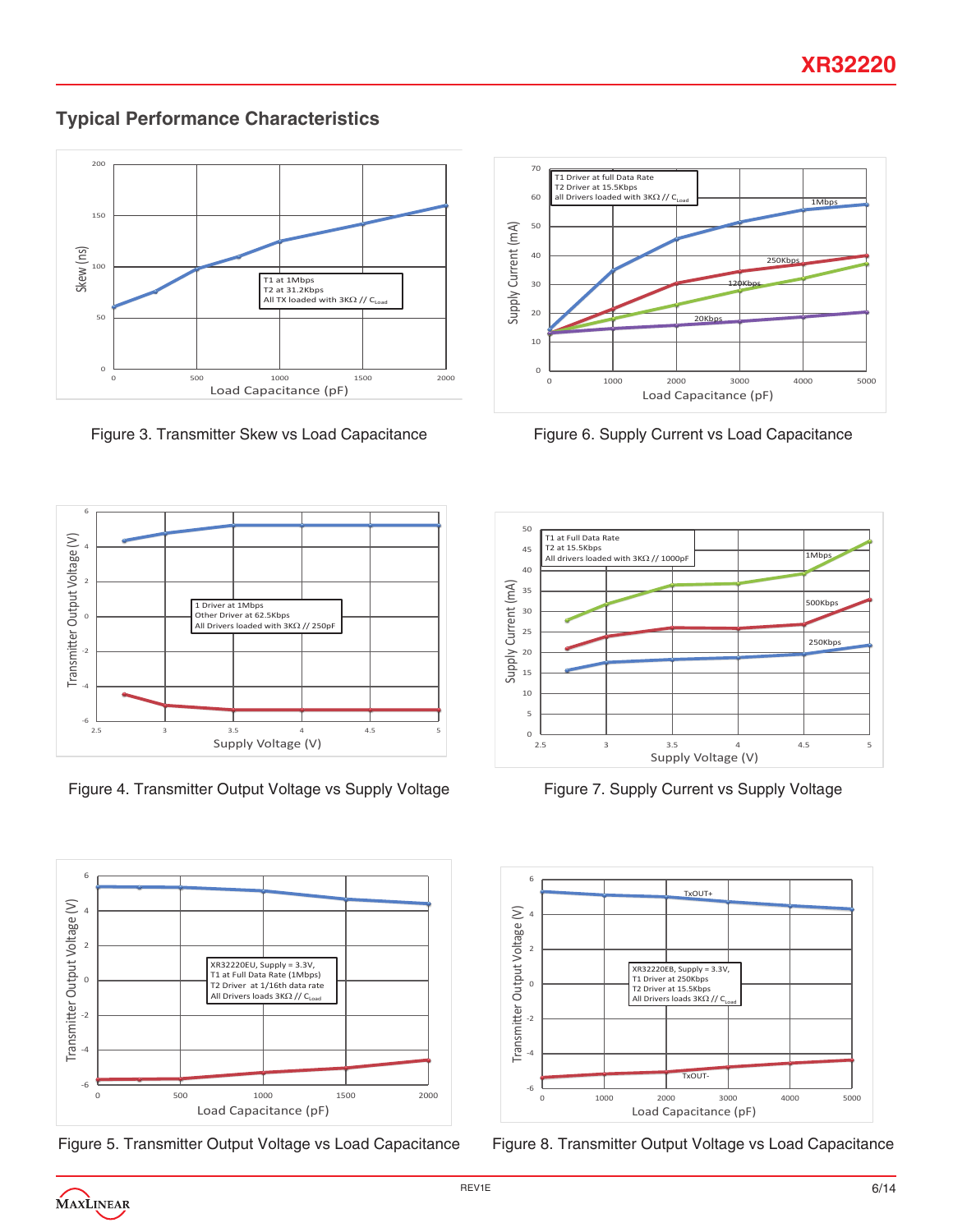# **Functional Block Diagram**



Figure 9. Functional Block Diagram

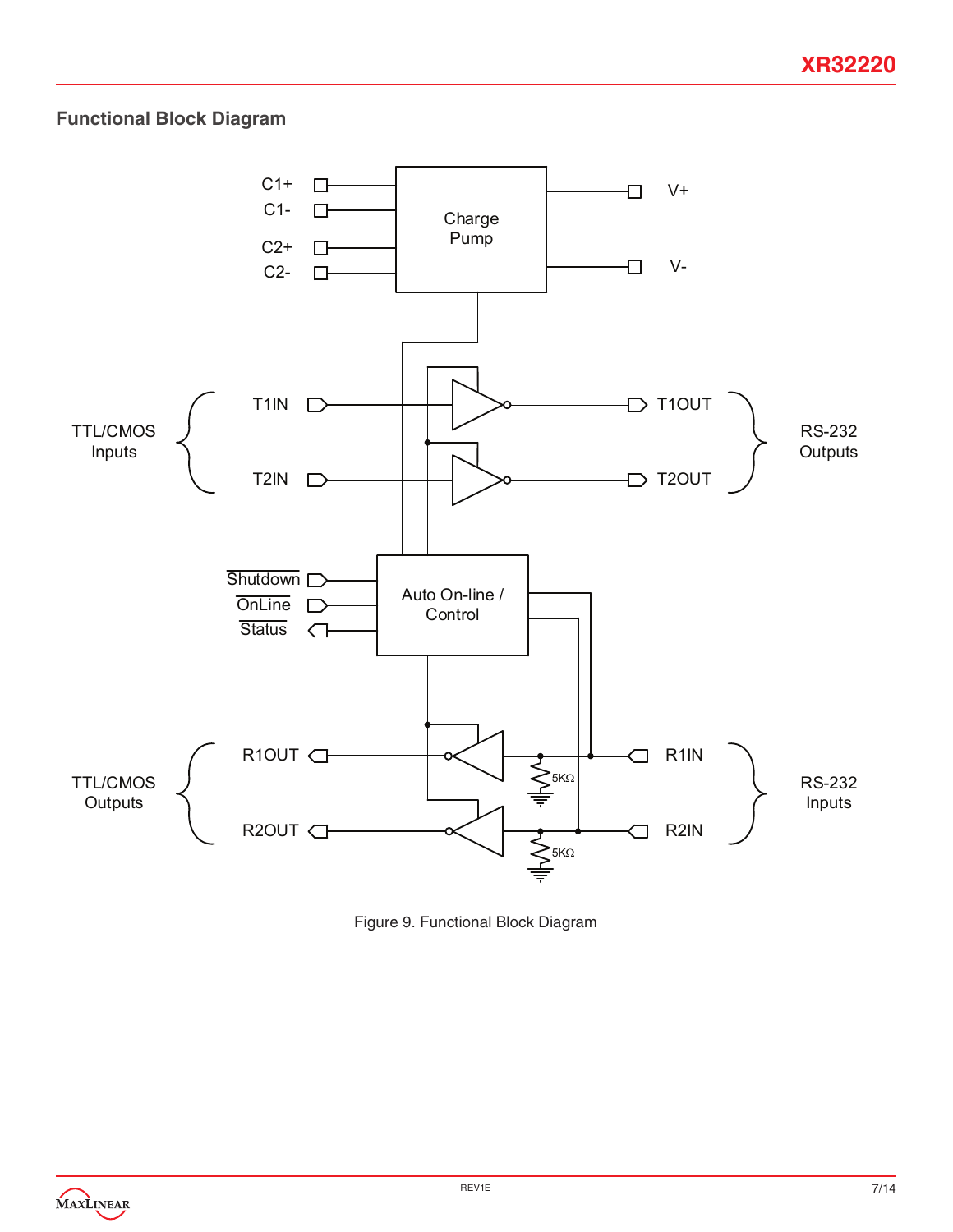### **Applications Information**

#### General Description

The XR32220 transceiver meets the EIA/TIA-232 and ITU-T V.28/V.24 communication protocols and can be implemented in battery-powered, portable, or handheld applications such as notebook or laptop computers. The XR32220 device features MaxLinear's proprietary and patented (U.S. 5,306,954) on-board charge pump circuitry that generates  $\pm$ 5.5V RS-232 voltage levels from a single +3.0V to +5.5V power supply. The XR32220EUER devices can operate at a data rate of 1000Kbps fully loaded.

The XR32220 is a 2-driver/2-receiver device, ideal for portable or hand-held applications.

The XR32220 is an ideal choice for power sensitive designs. The XR32220 devices feature AUTO ON-LINE® circuitry which reduces the power supply drain to a 1µA supply current.

In many portable or hand-held applications, an RS-232 cable can be disconnected or a connected peripheral can be turned off. Under these conditions, the internal charge pump and the drivers will be shut down. Otherwise, the system automatically comes online. This feature allows design engineers to address power saving concerns without major design changes.

#### Theory of Operation

The XR32220 series is made up of four basic circuit blocks:

- 1.Drivers
- 2.Receivers

3.The MaxLinear proprietary charge pump, and

4.AUTO ON-LINE® circuitry.

#### **Drivers**

The drivers are inverting level transmitters that convert TTL or CMOS logic levels to 5.0V EIA/TIA-232 levels with an inverted sense relative to the input logic levels. Typically, the RS-232 output voltage swing is  $\pm$ 5.5V with no load and ±5V minimum fully loaded. The driver outputs are protected against infinite short-circuits to ground without degradation in reliability. These drivers comply with the EIA-TIA-232-F and all previous RS-232 versions. Unused drivers inputs should be connected to GND or  $V_1$ .

The drivers have a minimum data rate of 250kbps (XR32220EB) or 1000kbps (XR32220EU) fully loaded.

#### Receivers

The receivers convert +5.0V EIA/TIA-232 levels to TTL or CMOS logic output levels. Receivers are High-Z when the AUTO ON-LINE® circuitry is enabled and activated or when in shutdown. The truth table logic of the XR32220 driver and receiver outputs can be found in Table 2 on page 11.

Since receiver input is usually from a transmission line where long cable lengths and system interference can degrade the signal, the inputs have a typical hysteresis margin of 300mV. This ensures that the receiver is virtually immune to noisy transmission lines. Should an input be left unconnected, an internal 5KΩ pull-down resistor to ground will commit the output of the receiver to a HIGH state.

#### Charge Pump

The charge pump is a MaxLinear–patented design (U.S. 5,306,954) and uses a unique approach compared to older less–efficient designs. The charge pump still requires four external capacitors, but uses a four–phase voltage shifting technique to attain symmetrical  $\pm 5.5V$  power supplies. The internal power supply consists of a regulated dual charge pump that provides output voltages of ±5.5V regardless of the input voltage ( $V_{\text{CC}}$ ) over the +3.0V to +5.5V range. This is important to maintain compliant RS-232 levels regardless of power supply fluctuations.

The charge pump operates in a discontinuous mode using an internal oscillator. If the output voltages are less than a magnitude of  $\pm$ 5.5V, the charge pump is enabled. If the output voltages exceed a magnitude of 5.5V, the charge pump is disabled. This oscillator controls the four phases of the voltage shifting. A description of each phase follows.

#### Phase 1

V- charge storage — During this phase of the clock cycle, the positive side of capacitors C1 and C2 are initially charged to  $V_{CC}$ . C1+ is then switched to GND and the charge in C1– is transferred to C2–. Since C2+ is connected to  $V_{CC}$ , the voltage potential across capacitor C2 is now 2 times  $V_{CC}$ .



Figure 10. Charge Pump - Phase 1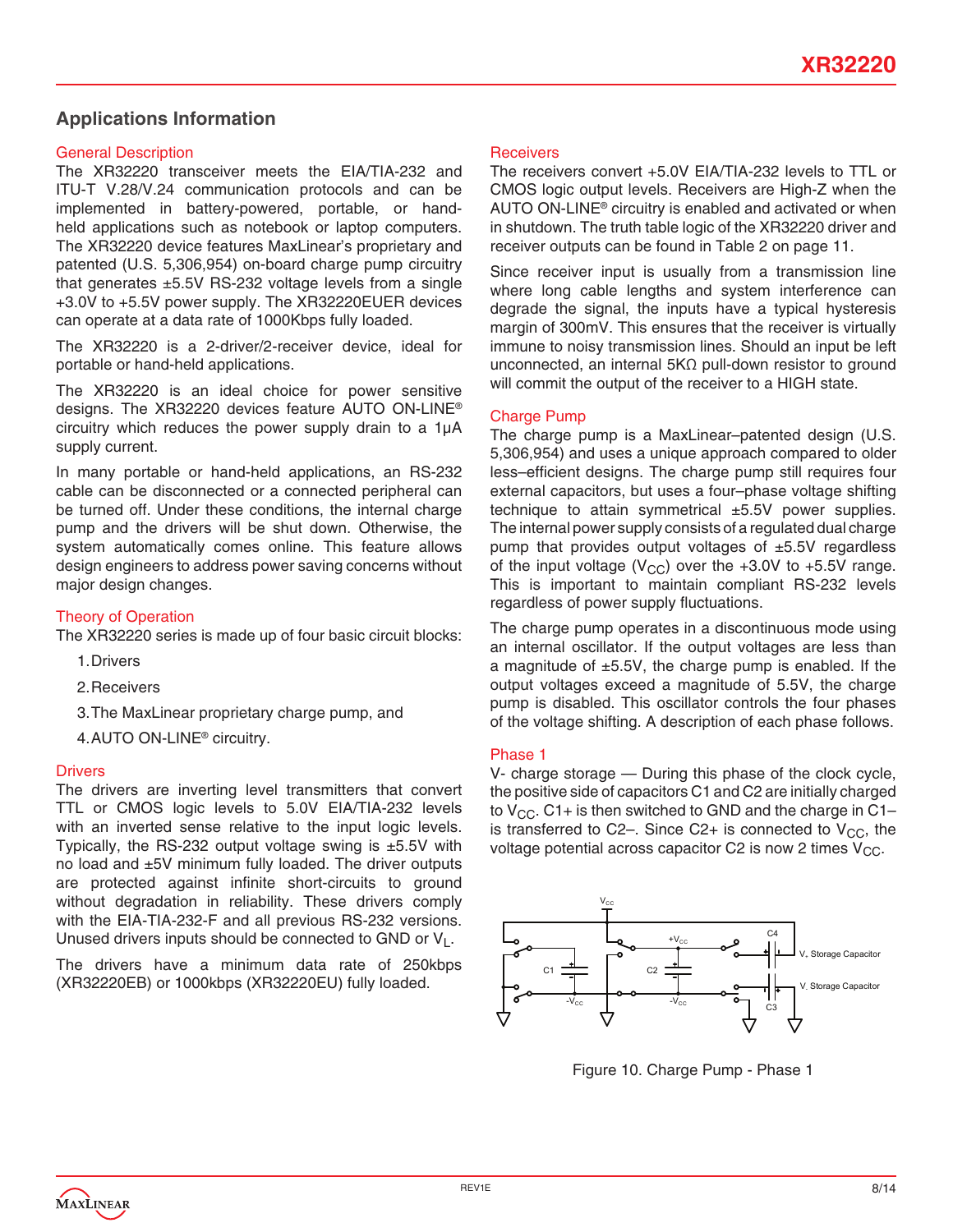### **Applications Information (Continued)**

#### Phase 2

V- transfer — Phase two of the clock connects the negative terminal of C2 to the VSS storage capacitor and the positive terminal of C2 to GND. This transfers a negative generated voltage to C3. This generated voltage is regulated to a minimum voltage of -5.5V. Simultaneous with the transfer of the voltage to C3, the positive side of capacitor C1 is switched to  $V_{CC}$  and the negative side is connected to GND.





#### Phase 3

V+ charge storage — The third phase of the clock is identical to the first phase — the charge transferred in C1 produces  $-V_{\text{CC}}$  in the negative terminal of C1, which is applied to the negative side of capacitor C2. Since C2+ is at  $V_{CC}$ , the voltage potential across C2 is 2 times  $V_{CC}$ .



Figure 12. Charge Pump - Phase 3

#### Phase 4

V+ transfer — The fourth phase of the clock connects the negative terminal of C2 to GND, and transfers this positive generated voltage across C2 to C4, the V+ storage capacitor. This voltage is regulated to +5.5V. At this voltage, the internal oscillator is disabled. Simultaneous with the transfer of the voltage to C4, the positive side of capacitor C1 is switched to  $V_{CC}$  and the negative side is connected to GND, allowing the charge pump cycle to begin again. The charge pump cycle will continue as long as the operational conditions for the internal oscillator are present.



Figure 13. Charge Pump - Phase 4

Since both V+ and V– are separately generated from  $V_{CC}$ , in a no–load condition V+ and V– will be symmetrical. Older charge pump approaches that generate V– from V+ will show a decrease in the magnitude of V– compared to V+ due to the inherent inefficiencies in the design. The clock rate for the charge pump typically operates at greater than 250kHz. The external capacitors can be as low as 0.1µF with a 16V breakdown voltage rating.

The MaxLinear-patented charge pumps are designed to operate reliably with a range of low cost capacitors. Either polarized or non polarized capacitors may be used. If polarized capacitors are used they should be oriented as shown in the Typical Applications Circuit. The V+ capacitor may be connected to either ground or  $V_{CC}$  (polarity reversed.)

The charge pump operates with 0.1µF capacitors for 3.3V operation. For other supply voltages, see the table for required capacitor values. Do not use values smaller than those listed. Increasing the capacitor values (e.g., by doubling in value) reduces ripple on the transmitter outputs and may slightly reduce power consumption. C2, C3, and C4 can be increased without changing C1's value.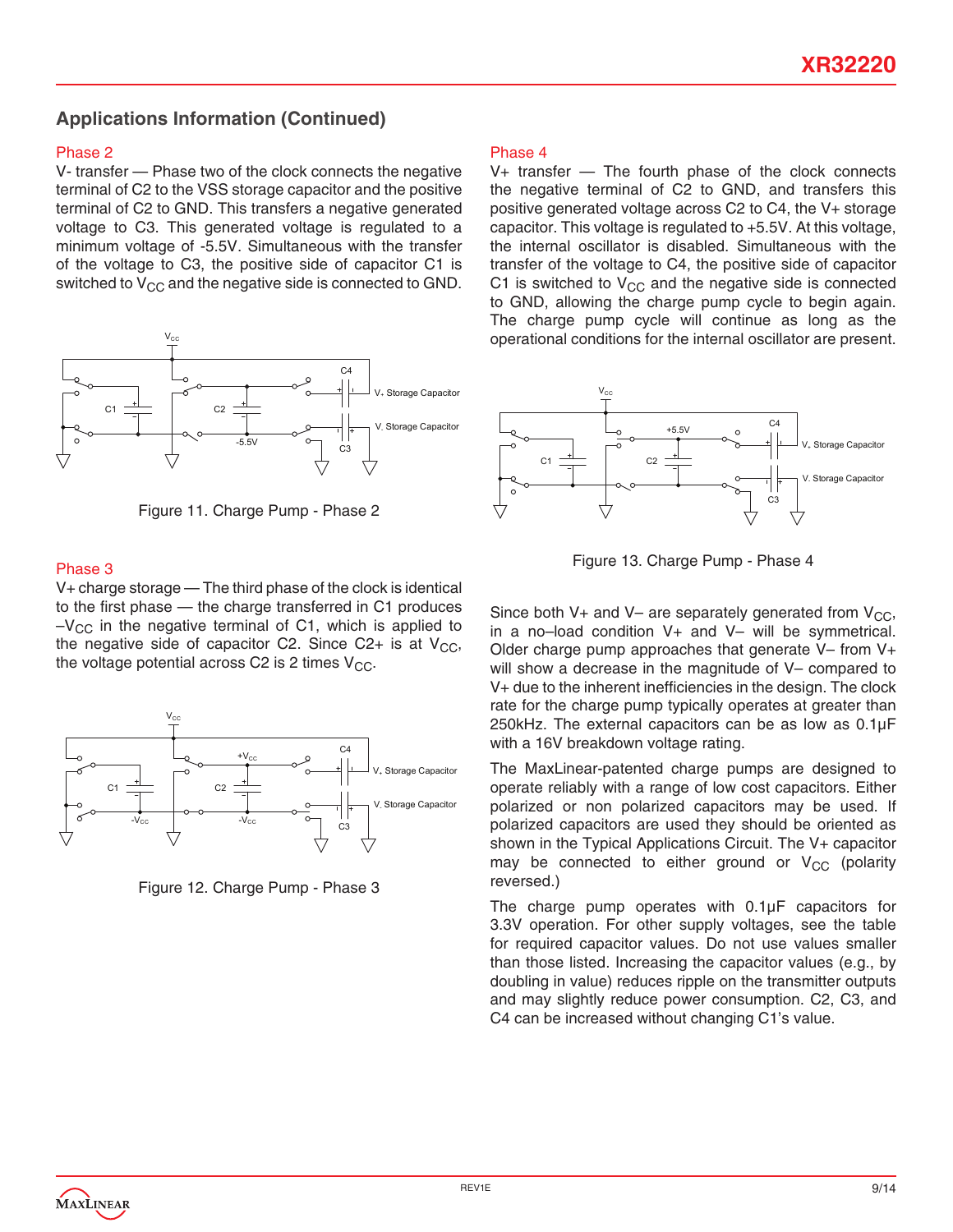# **Applications Information (Continued)**

Table 1. Minimum Recommended Charge Pump Capacitor Values

| <b>Supply Voltage</b><br>Vcc | Charge Pump Capacitor<br>Value for XR32220  |
|------------------------------|---------------------------------------------|
| 3.0V to 3.6V                 | $C1 - C4 = 0.1 \mu F$                       |
| 4.5V to 5.5V                 | $C1 = 0.047 \mu F$ , $C2 - C4 = 0.33 \mu F$ |
| 3.0V to 5.5V                 | $C1 - C4 = 0.22 \mu F$                      |

For best charge pump efficiency locate the charge pump and bypass capacitors as close as possible to the IC. Surface mount capacitors are best for this purpose. Using capacitors with lower equivalent series resistance (ESR) and self-inductance, along with minimizing parasitic PCB trace inductance will optimize charge pump operation. Designers are also advised to consider that capacitor values may shift over time and operating temperature.

#### AUTO ON-LINE® Circuitry

The XR32220 devices have a patent pending AUTO ON-LINE® circuitry on board that saves power in applications such as laptop computers, palmtop (PDA) computers and other portable systems.

The XR32220 devices incorporate an AUTO ON-LINE® circuit that automatically enables itself when the external transmitters are enabled and the cable is connected. Conversely, the AUTO ON-LINE® circuit also disables most of the internal circuitry when the device is not being used and goes into a standby mode where the device typically draws 1µA. This function is externally controlled by the ONLINE pin. When this pin is tied to a logic LOW, the AUTO ON-LINE® function is active. Once active, the device is enabled until there is no activity on the receiver inputs. The receiver input typically sees at least +3V, which are generated from the transmitters at the other end of the cable with a +5V minimum.

When the external transmitters are disabled or the cable is disconnected, the receiver inputs will be pulled down by their internal 5kΩ resistors to ground. When this occurs over a period of time, the internal transmitters will be disabled and the device goes into a shutdown or standby mode. When ONLINE is HIGH, the AUTO ON-LINE® mode is disabled.



Figure 14. Auto On-Line® Timing

The STATUS pin goes to a logic LOW when the cable is disconnected or the external transmitters are disabled.

When the XR32220 drivers and internal charge pump are disabled, the supply current is reduced to 1µA. This can commonly occur in hand-held or portable applications where the RS-232 cable is disconnected or the RS-232 drivers of the connected peripheral are turned off.

The AUTO ON-LINE® mode can be disabled by the SHUTDOWN pin. If this pin is a logic LOW, the AUTO ON-LINE® function will not operate regardless of the logic state of the ONLINE pin. The truth table logic of the XR32220 driver and receiver outputs can be found in Table 3 on page 11.

The STATUS pin outputs a logic LOW signal if the no valid RS-232 level is detected at either of the receiver inputs. This pin goes to a logic HIGH when the external transmitters are enabled and the cable is connected providing valid RS-232 voltage levels to the receiver input pins R1IN and R2IN.

When the XR32220 is shut down, the charge pumps are turned off. V+ charge pump output decays to  $V_{CC}$ , the V- output decays to GND. The decay time will depend on the size of capacitors used for the charge pump. Once in shutdown, the time required to exit the shut down state and have valid V+ and V- levels is typically 30µs.

For easy programming, the STATUS can be used to indicate DSR or a Ring Indicator signal. Tying ONLINE and SHUTDOWN together will bypass the AUTO ON-LINE<sup>®</sup> circuitry so this connection acts like a shutdown input pin.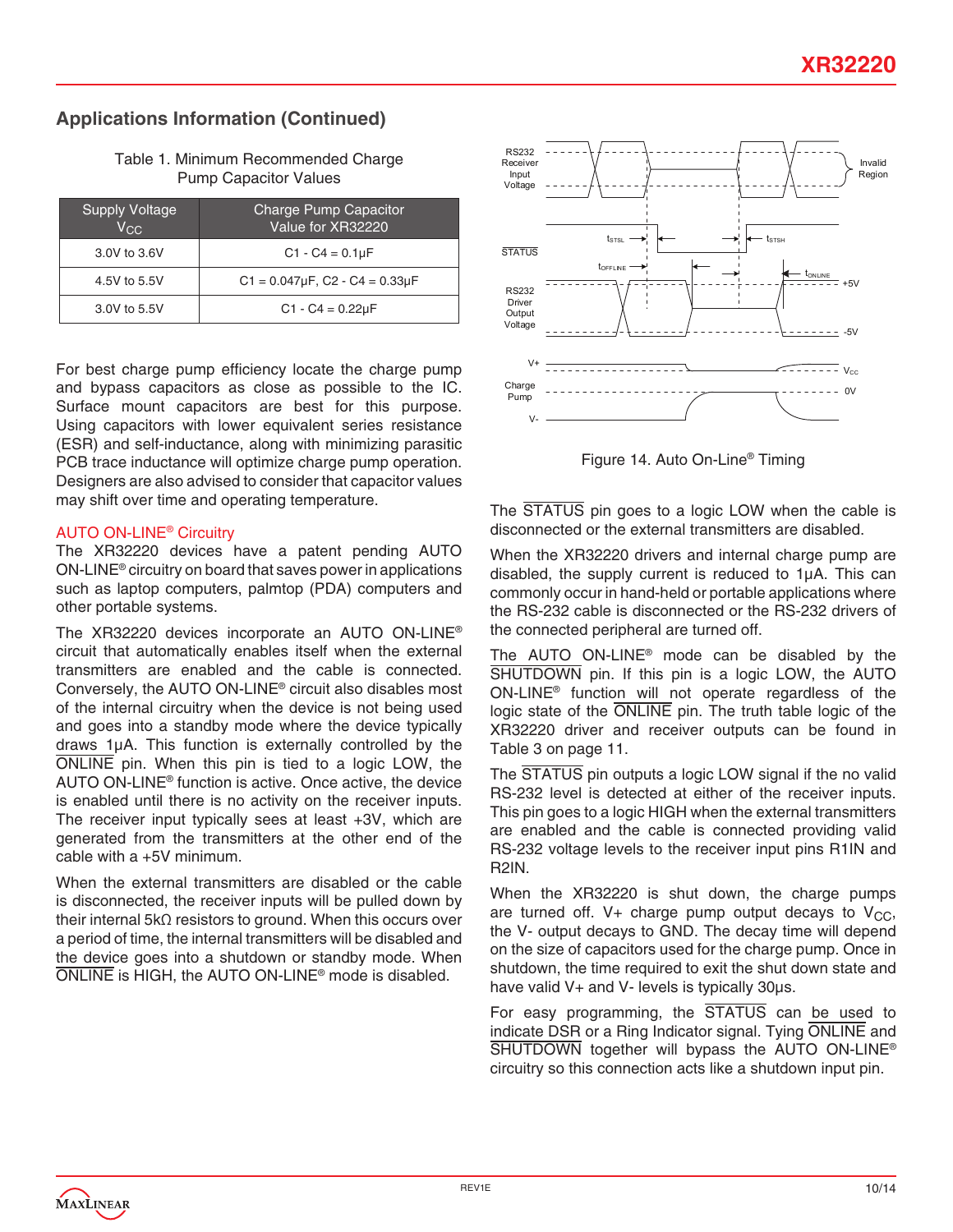# **Applications Information (Continued)**

| Valid RS-232<br>Level at<br>Receiver Input | Shutdown | OnLine | <b>Driver</b><br>Outputs | Receiver<br><b>Outputs</b> | <b>Status</b> | Mode of Operation                                            |
|--------------------------------------------|----------|--------|--------------------------|----------------------------|---------------|--------------------------------------------------------------|
| Yes                                        |          | X      | High-Z                   | High-Z                     | Н             | Manually forced shutdown                                     |
| <b>No</b>                                  |          | X      | High-Z                   | High-Z                     |               | Manually forced shutdown                                     |
| Yes                                        | н        |        | Active                   | Active                     | Н             | Normal Operation (Auto On-Line <sup>®</sup> enabled)         |
| <b>No</b>                                  | Н        |        | High-Z                   | Active                     |               | Standby Operation due to Auto On-Line <sup>®</sup> circuitry |
| Yes                                        | Н        | Н      | Active                   | Active                     | н             | <b>Normal Operation</b>                                      |
| No                                         | н        | Н      | Active                   | Active                     |               | <b>Normal Operation</b>                                      |

### Table 2. XR32220 Operation Truth Table

Table 3. XR32220 Driver and Receiver Truth Table

| Shutdown | <b>RxIN</b>       | <b>RxOUT</b> | TxIN | <b>TxOUT</b> |
|----------|-------------------|--------------|------|--------------|
|          | $\checkmark$<br>́ | High-Z       | x    | High-Z       |
| н        |                   |              |      |              |
| H        |                   |              | п    |              |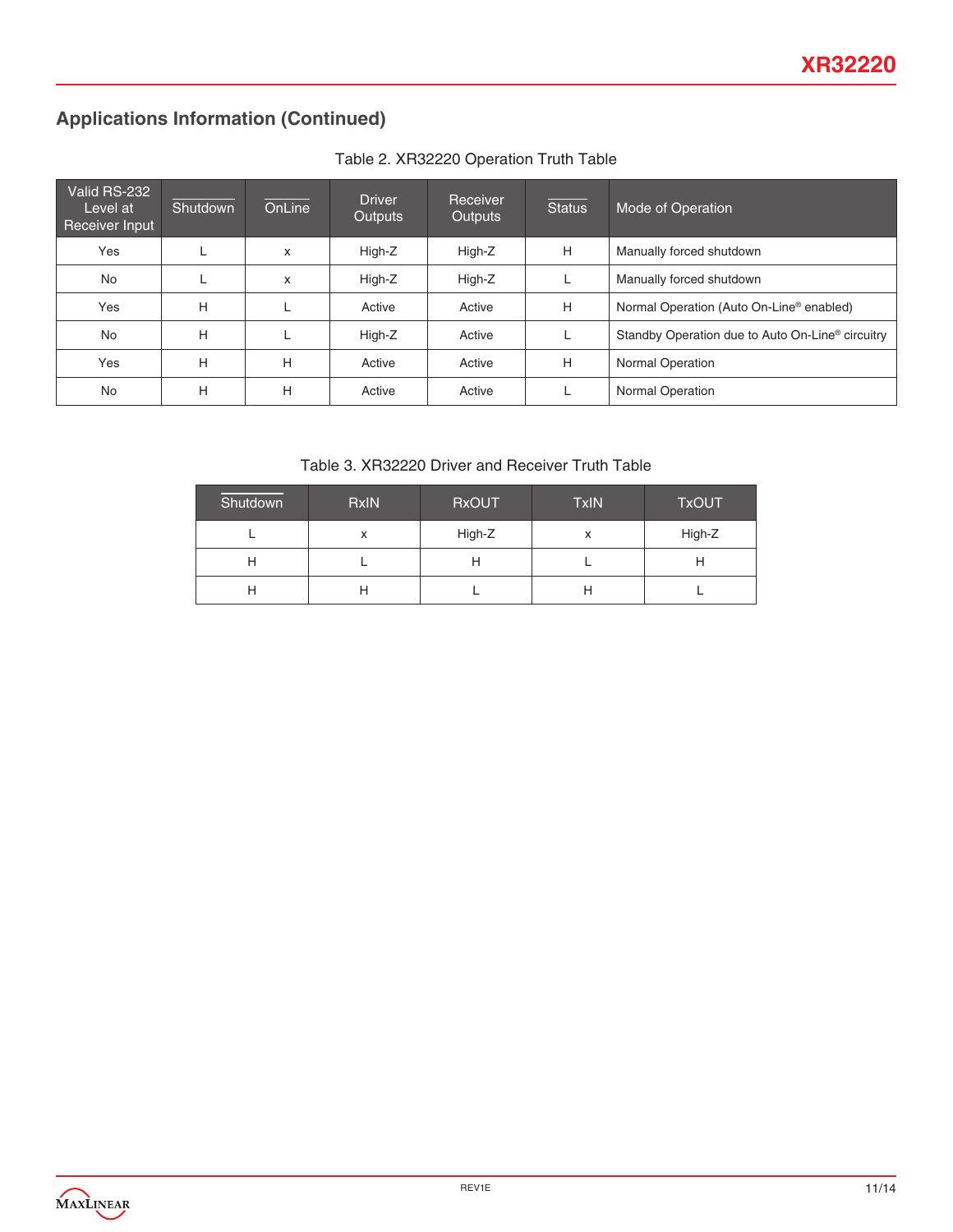### **Mechanical Dimensions**



| <b>DIM</b><br><b>SYMBOL</b> | <b>MIN</b> | <b>NOM</b> | <b>MAX</b> |
|-----------------------------|------------|------------|------------|
| A                           | 0.80       | 0.90       | 1.00       |
| A1                          | 0.00       | 0.02       | 0.05       |
| A3                          |            | $0.20$ Ref |            |
| b                           | 0.18       | 0.25       | 0.30       |
| D                           | 4.00 BSC   |            |            |
| E                           | 4.00 BSC   |            |            |
| e                           | 0.50 BSC   |            |            |
| D <sub>2</sub>              | 2.50       | 2.65       | 2.80       |
| E <sub>2</sub>              | 2.50       | 2.65       | 2.80       |
| L                           | 0.35       | 0.40       | 0.45       |
| K                           | 0.20       |            |            |
| aaa                         |            | 0.15       |            |
| bbb                         |            | 0.10       |            |
| ccc                         |            | 0.10       |            |
| ddd                         |            | 0.05       |            |
| eee                         |            | 0.08       |            |
| fff                         |            | 0.10       |            |
| N                           |            | 24         |            |

#### TERMINAL DETAILS

- ALL DIMENSIONS ARE IN MILLIMETERS, ANGLES ARE IN DEGREES.
- DIMENSIONS AND TOLERANCE PER JEDEC MO-220.

Drawing No.: POD-00000130

Revision: B

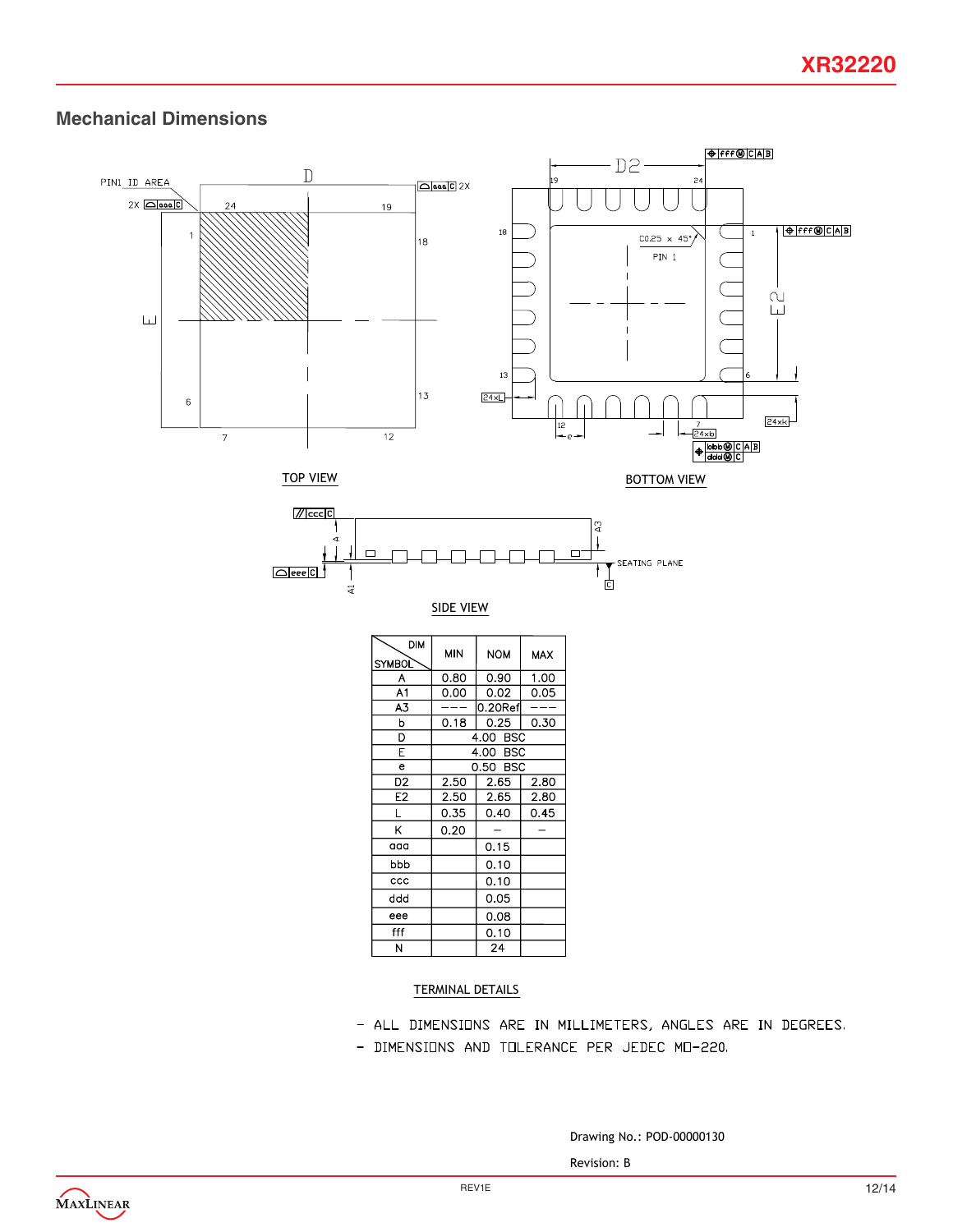# **Recommended Land Pattern and Stencil**



Revision: B Drawing No.: POD-00000130